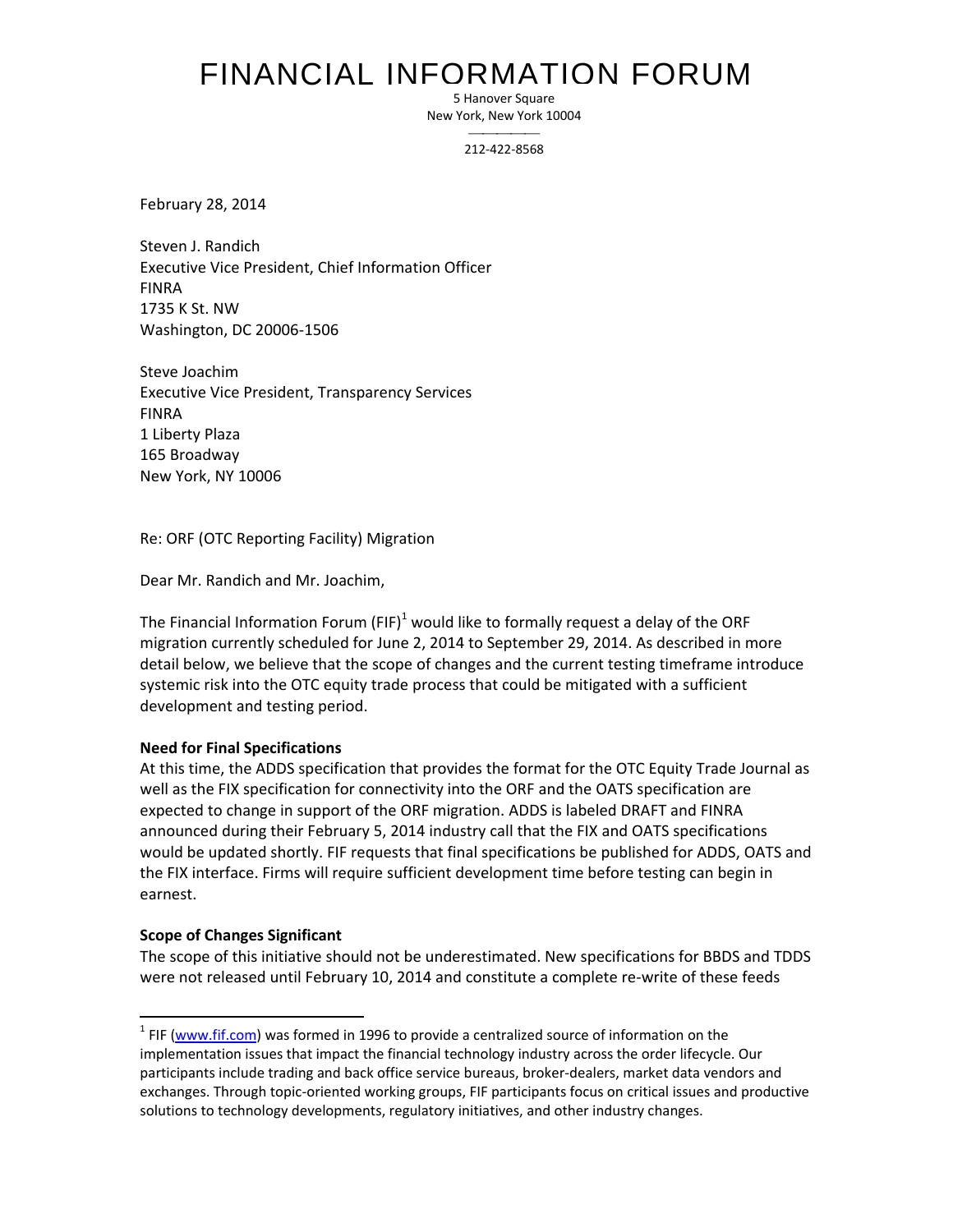# FINANCIAL INFORMATION FORUM

with several unexpected changes to the symbol field length, message headers and market-wide halt messages.

Outside of market data feed modifications, there are also significant changes to the trade reporting specifications themselves. Broker dealers and vendors are currently coding software for trade reporting of OTC equities to conform to FIX specifications and separately, Computer to Computer Interface (CTCI) specifications**.** These specifications are substantially different from existing trade reporting specifications that have been in place for many years. It is important to recognize that modifications required by the new specifications, including additional time stamps now required as part of trade reporting, will have an impact on some upstream systems. Providing less than four months from the release of final specifications to analyze changes, perform development and conduct testing is insufficient.

In addition to development work, firms are also managing an extensive re-papering process. Given that FINRA has not yet revealed the fees for the new ORF platform nor have they discussed the billing process, firms have not initiated changes to these processes or had the opportunity to determine the impact of the ORF migration from a fee perspective.

### **Extensive Testing Required**

 $\overline{\phantom{a}}$ 

Introducing both market data and trade reporting changes in a hot cut manner with only two months of testing poses serious risks to OTC equity trading. In order to mitigate the risk to the OTC equity markets, FIF recommends the availability of the FINRA testing environment for five months prior to the migration date. During the February 5 industry call, FINRA announced that testing would not be available until early April.<sup>2</sup> Based on an April availability of a test environment and assuming the release of final specifications by the end of March, FIF recommends postponing the launch date of the new ORF platform to September 29, 2014.

Five months of testing is needed for several reasons including the following:

- Firms cannot complete initial coding without access to a robust test environment.
- It is expected that testing will result in a number of issues that will need to be addressed by market participants including FINRA. Sufficient time is required to resolve these issues and re-test before FINRA's new ORF platform becomes operational.
- For vendors that support OTC Equity trade reporting, internal testing must begin before client testing and rollout. The current two month time frame for testing essentially allows vendors only two weeks to test since six weeks are required to roll-out functionality to clients. By offering five months of testing, vendors can complete rigorous testing and reduce the likelihood of errors in the software that they roll-out. The importance of testing should not be underestimated given the magnitude of the changes.

One of the consistent themes of the Commission's Roundtable on Technology and Trading: Promoting Stability in Today's Markets was the need for better policies and procedures to ensure that adequate time is devoted by market centers and participants to testing before production rollout. We have an opportunity to leverage our experience from recent system

 $2$  It is our expectation that testing would be free of charge in a manner consistent with other industry initiatives.